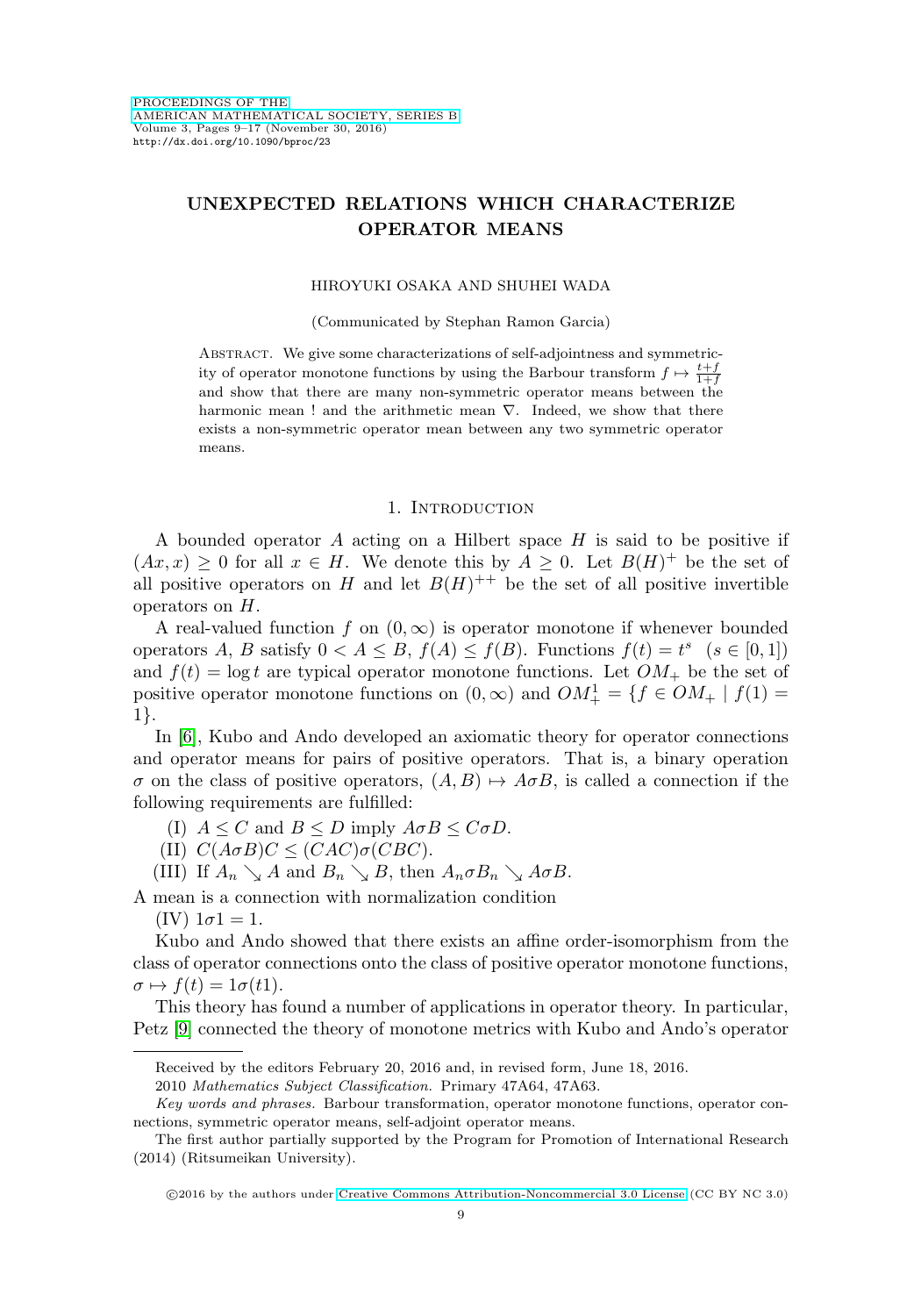connections. He proved that an operator monotone function  $f : (0, \infty) \longrightarrow \mathbb{R}$ satisfying the functional equation

$$
f(t) = tf(t^{-1}), \quad t > 0,
$$

is related to a Morozova–Chentsov function which gives a monotone metric on the Riemannian manifold of invertible  $n \times n$  density matrices.

It is well known that if  $f : (0, \infty) \to (0, \infty)$  is operator monotone, the transpose  $f'(t) = tf(\frac{1}{t})$ , the adjoint  $f^*(t) = \frac{1}{f(\frac{1}{t})}$ , and the dual  $f^{\perp} = \frac{t}{f(t)}$  are also operator monotone ([\[6\]](#page-8-0)) and we call f symmetric if  $f = f'$  and self-adjoint if  $f = f^*$ . It is shown in [\[6\]](#page-8-0) that if f is symmetric with  $f(1) = 1$ , then the corresponding operator mean exists between the harmonic mean ! and the arithmetic mean  $\nabla$ , that is,  $!\leq \sigma_f \leq \nabla.$ 

In this note, we characterize symmetric functions and self-adjoint functions using Barbour transform  $\hat{\hspace{1cm}}$ :  $OM_+ \rightarrow OM_+^1$  defined by  $\hat{f} = \frac{t+f}{1+f}$ , and characterize the class of non-symmetric operator functions and the class of operator connections  $\sigma$ which satisfy  $\sigma \leq !$  or  $\sigma \geq \nabla$ . We show the existence of non-symmetric operator means between any pair of symmetric means.

### 2. Barbour transform

In [\[7\]](#page-8-2), for any strictly positive continuous functions  $\alpha, \beta, \gamma$  on  $(0, \infty)$ , the Barbour path  $\phi_{\alpha,\beta,\gamma} : [0,1] \to OM_+^1$  was introduced by

$$
\phi_{\alpha,\beta,\gamma}(x) = \frac{x\alpha + (1-x)\beta}{x + (1-x)\gamma}
$$

and its basic properties are elucidated. In [\[1\]](#page-8-3), Barbour examined a function  $\phi_{t,\sqrt{t},\sqrt{t}}(x)$  which is an approximation of the power function  $t^x$ . We will denote a Barbour path  $\phi_{\alpha,\beta,\gamma}(=\phi)$  such that  $\phi(0) = f$ ,  $\phi(\frac{1}{2}) = g$ ,  $\phi(1) = h$  by the triple  $[f, g, h].$ 

**Proposition 2.1** ([\[7\]](#page-8-2)). For  $f \in OM_+$ , the Barbour path  $\phi_{t,f,f} = [1, \frac{t+f}{1+f}, t]$  exists in  $OM^1_+$ .

The transform  $\widehat{\hspace{1cm}}$ :  $OM_+ \rightarrow OM_+^1$  defined by  $f \mapsto \phi_{t,f,f}(\frac{1}{2}) = \frac{t+f}{1+f}$  plays an important role in the analysis of  $OM_+$  and we call this transform the Barbour transform.

# <span id="page-1-0"></span>**Proposition 2.2** (cf. [\[7\]](#page-8-2))**.**

- (1) For  $\lambda \in (0,1)$  the transform  $B_{\lambda}: OM_{+} \to OM_{+}^{1}$  defined by  $f \mapsto \phi_{t,f,f}(\lambda)$ is injective and  $B_{\lambda}(OM_+) = OM_+^1 \backslash \{1, t\}.$
- (2) For  $\lambda \in (0,1)$ ,  $\{f \in OM^1_+ \mid !_{\lambda} \leq \sigma_f \leq \nabla_{\lambda}\}=B_{\lambda}(OM^1_+)$ , where  $A\nabla_{\lambda}B=$  $(1 - \lambda)A + \lambda B$  and  $A!_{\lambda}B = ((1 - \lambda)A^{-1} + \lambda B^{-1})^{-1}$ , and notation  $!_{\lambda} \le$  $\sigma_f \leq \nabla_\lambda$  means that  $A!_\lambda B \leq A \sigma_f B \leq A \nabla_\lambda B$  for any positive operators A and B.

Note that for  $f \in OM_+$ ,  $B_{\frac{1}{2}}(f) = \hat{f}$ . For  $g \in OM_+^1$ , we can define the inverse map  $\check{\ }$  of the Barbour transform by

$$
\check{g}(t) = \frac{t - g}{g - 1};
$$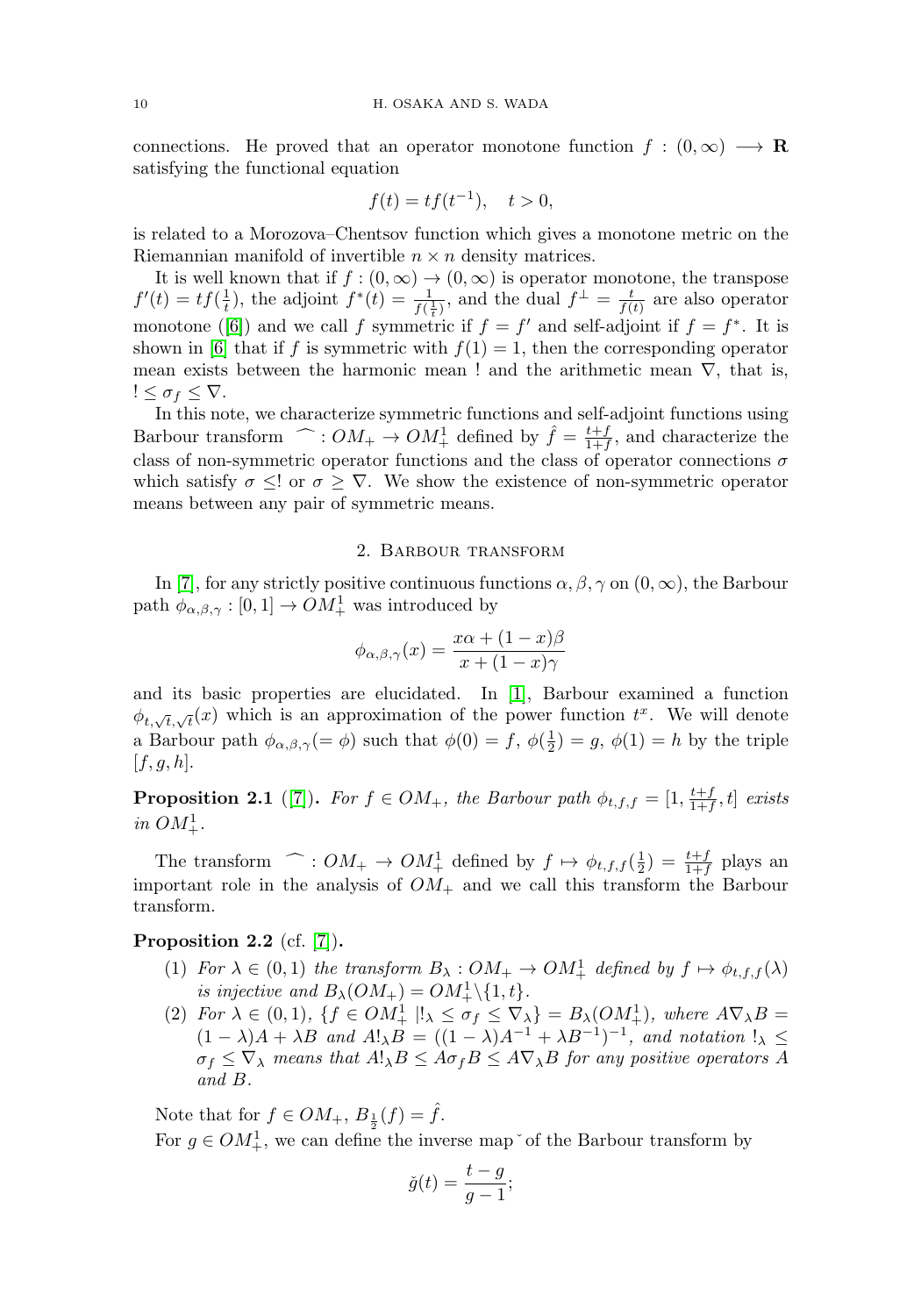then  $\check{g} \in OM_+$ . Moreover, for  $\lambda \in (0,1)$  and  $g \in OM_+^1$ , we can define the inverse map  $B_{\lambda}^{-1}(g)$  of the transform  $B_{\lambda}(g)$  by  $B_{\lambda}^{-1}(g) = \frac{\lambda}{1-\lambda} \cdot \check{g}$ .

By a simple calculation, we have the following relations.

**Lemma 2.3.** For  $\lambda \in (0,1)$  and  $f \in OM_+$ , we have

$$
B_{\lambda}(f^{\perp}) = B_{1-\lambda}(f)^{\perp}, B_{\lambda}(f') = B_{\lambda}(f)^{*}, B_{\lambda}(f^{*}) = B_{1-\lambda}(f)'.
$$

In particular,  $\widehat{f^{\perp}} = (\widehat{f})^{\perp}, \widehat{f^*} = (\widehat{f})'$ , and  $\widehat{f}' = (\widehat{f})^*$ .

We next show some properties of the Barbour transform concerning the usual order relation for operator means.

**Lemma 2.4.** For  $f, g \in OM_+$  and  $\lambda \in (0,1)$ , the following are equivalent:

- (1)  $f(t) < q(t)$  for all  $t > 0$ ;
- (2)  $B_{\lambda}(B_{\lambda}(f))(t) \leq B_{\lambda}(B_{\lambda}(g))(t)$  for all  $t > 0$ ;
- (3)  $B_{\lambda}(f)(t) \leq B_{\lambda}(g)(t)$  for all  $t < 1$  and  $B_{\lambda}(f)(t) \geq B_{\lambda}(g)(t)$  for all  $t > 1$ .

Proof. The proof follows from the equation

$$
B_{\lambda}(f) - B_{\lambda}(g) = \frac{\lambda(1-\lambda)(g-f)(t-1)}{\{\lambda + (1-\lambda)f\}\{\lambda + (1-\lambda)g\}}.
$$

In the following section, we show that the Barbour transform is a powerful tool for finding examples of non-self-adjoint operator means.

# 3. Self-adjoint means

In [\[6\]](#page-8-0), Kubo and Ando asked whether there exist self-adjoint operator means besides the trivial means  $w_l$ ,  $w_r$ , the weighted geometric means corresponding to the operator monotone functions  $x^p$  ( $0 < p < 1$ ). Later, Hansen ([\[3\]](#page-8-4)) gave an integral form for a strictly positive self-adjoint operator monotone function based on an exponential map.

Using the Barbour transform, we characterize the self-adjointness in  $OM_+$  and give concrete examples in this section.

<span id="page-2-0"></span>**Proposition 3.1.** Let f be a positive continuous function on  $(0, \infty)$  and let  $\mathcal{A} =$  ${c, ct \mid c > 0}.$  The following are equivalent:

- (1)  $f \in OM^1_+\setminus\{1, t\}$  and  $f = f^*$ ;
- (2) there exists an operator monotone function  $g \in OM_+\backslash \mathcal{A}$  such that  $f = \sqrt{gg^*}$ ;
- (3) there exists an operator monotone function  $g \in OM_+$  such that

$$
f = \frac{t+g+g'}{1+g+g'}.
$$

*Proof.* (1)  $\leftrightarrow$  (2): Set  $g(t) = \sqrt{f(t)}$ . Then  $g \in OM_+\backslash \mathcal{A}, g = g^*$ , and  $f = \sqrt{gg^*}$ . Conversely, if  $f = \sqrt{gg^*}$  for some  $g \in OM_+ \setminus A$ , it is obvious that  $f \in OM_+^1$ .

 $(1) \rightarrow (3)$ : Since  $f \in OM_+^1$ , there exists a  $g \in OM_+$  such that  $f = \hat{g}$ . Since

 $\hat{g}' = (\hat{g})^* = f^* = f = \hat{g}$  and the Barbour transform  $\hat{g}$  is injective, we have  $g = g'$ ; that is,  $q$  is symmetric.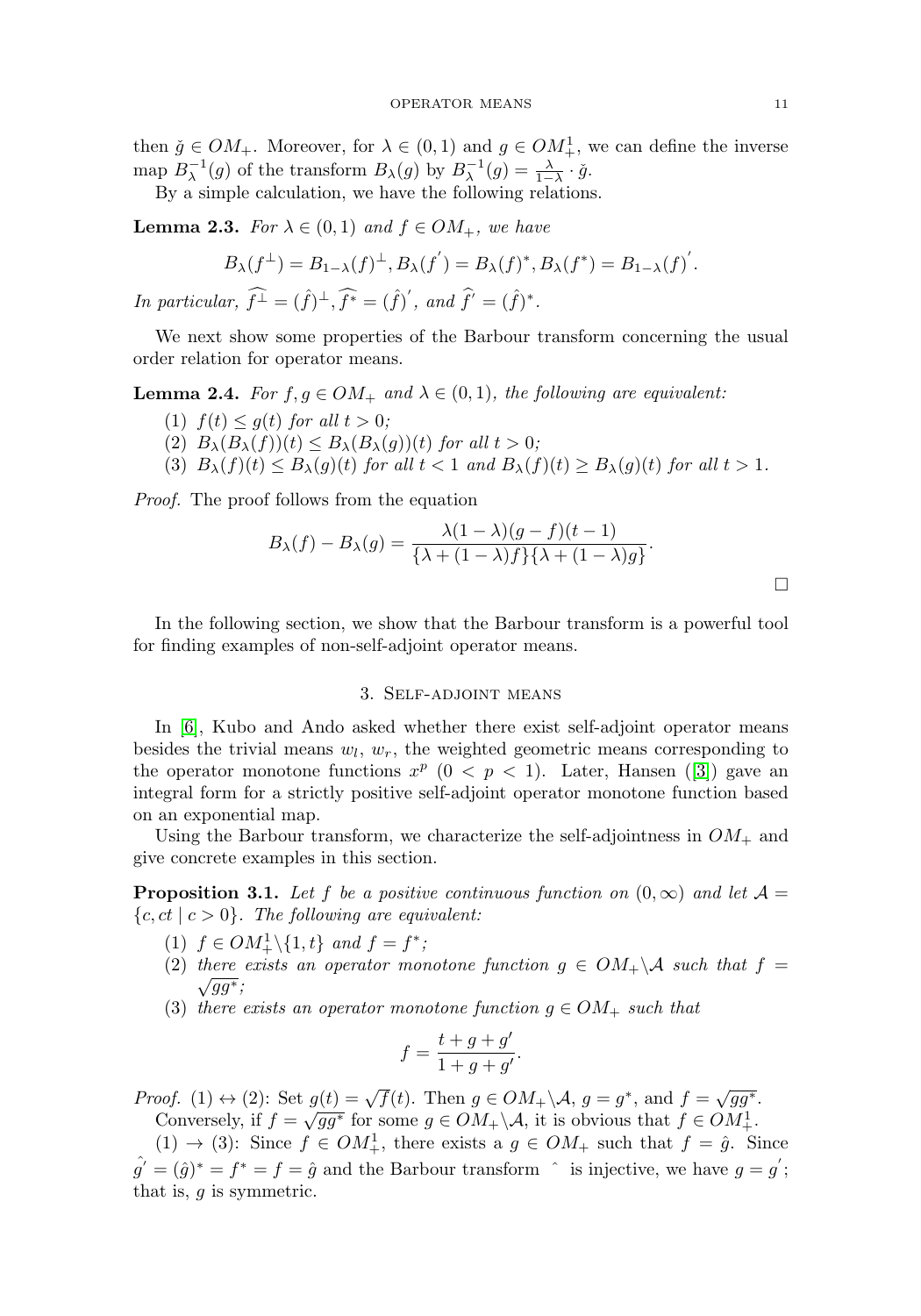Hence,

$$
f = \frac{t + \frac{g}{2} + (\frac{g}{2})'}{1 + \frac{g}{2} + (\frac{g}{2})'}.
$$

 $(3) \rightarrow (1)$ : Set  $h = g + g'$ . Then h is symmetric operator monotone and  $\hat{h} = f$ . Furthermore,

$$
f^* = \left(\hat{h}\right)^* = \hat{h'} = \hat{h} = f.
$$

The above result shows that we can construct a self-adjoint mean by using a symmetric mean.

Remark 3.2. Using Proposition [3.1,](#page-2-0) we can construct many examples of self-adjoint means. For example, if  $g(t) = \log(t + 1)$ , then the corresponding operator means of functions  $\sqrt{\log(t+1)/\log(t^{-1}+1)}$  and  $\frac{t + \log(t+1) + t \log(t^{-1}+1)}{t + t \log(t+1) + t \log(t^{-1}+1)}$  $\frac{1}{1 + \log(t+1) + t \log(t-1+1)}$  are selfadjoint.

### 4. Symmetric means and non-symmetric means

4.1. **Symmetric means.** Symmetric means have been discussed many times in the literature [\[4–](#page-8-5)[6,](#page-8-0) [8\]](#page-8-6). In contrast to self-adjoint means, many examples of symmetric means are known and appear in the quantum information literature [\[9\]](#page-8-1).

**Proposition 4.1.** Let f be a positive continuous function on  $(0, \infty)$ . The following are equivalent:

- (1)  $f \in OM_+$  and  $f = f'$ ;
- (2) there exists an operator monotone function  $g \in OM_+$  such that

$$
f = g + g';
$$

(3) there exists an operator monotone function  $g \in OM_+\backslash A$  such that

$$
f = \frac{t - \sqrt{gg^*}}{\sqrt{gg^*} - 1}.
$$

*Proof.* (1)  $\leftrightarrow$  (2): This is obvious.

(1)  $\rightarrow$  (3): Set  $h = \hat{f}$ . Then  $h \in OM_+\setminus\{1, t\}$ . Since  $f = f', h^* = (\hat{f})^* = \hat{f'} =$  $\hat{f} = h$ . Hence by Proposition [3.1](#page-2-0) there exists  $g \in OM_+\backslash \mathcal{A}$  such that  $h = \sqrt{gg^*}$ . Therefore

$$
f = \tilde{f}
$$
  
=  $\tilde{h}$   
=  $\frac{t - h}{h - 1}$   
=  $\frac{t - \sqrt{gg^*}}{\sqrt{gg^*} - 1}$ 

(3)  $\rightarrow$  (1): Set  $h = \sqrt{gg^*}$ . Since  $h^* = h$  implies that  $(h)' = \check{h}$ ,  $f' = (h)' = \check{h}$  $f$ .

.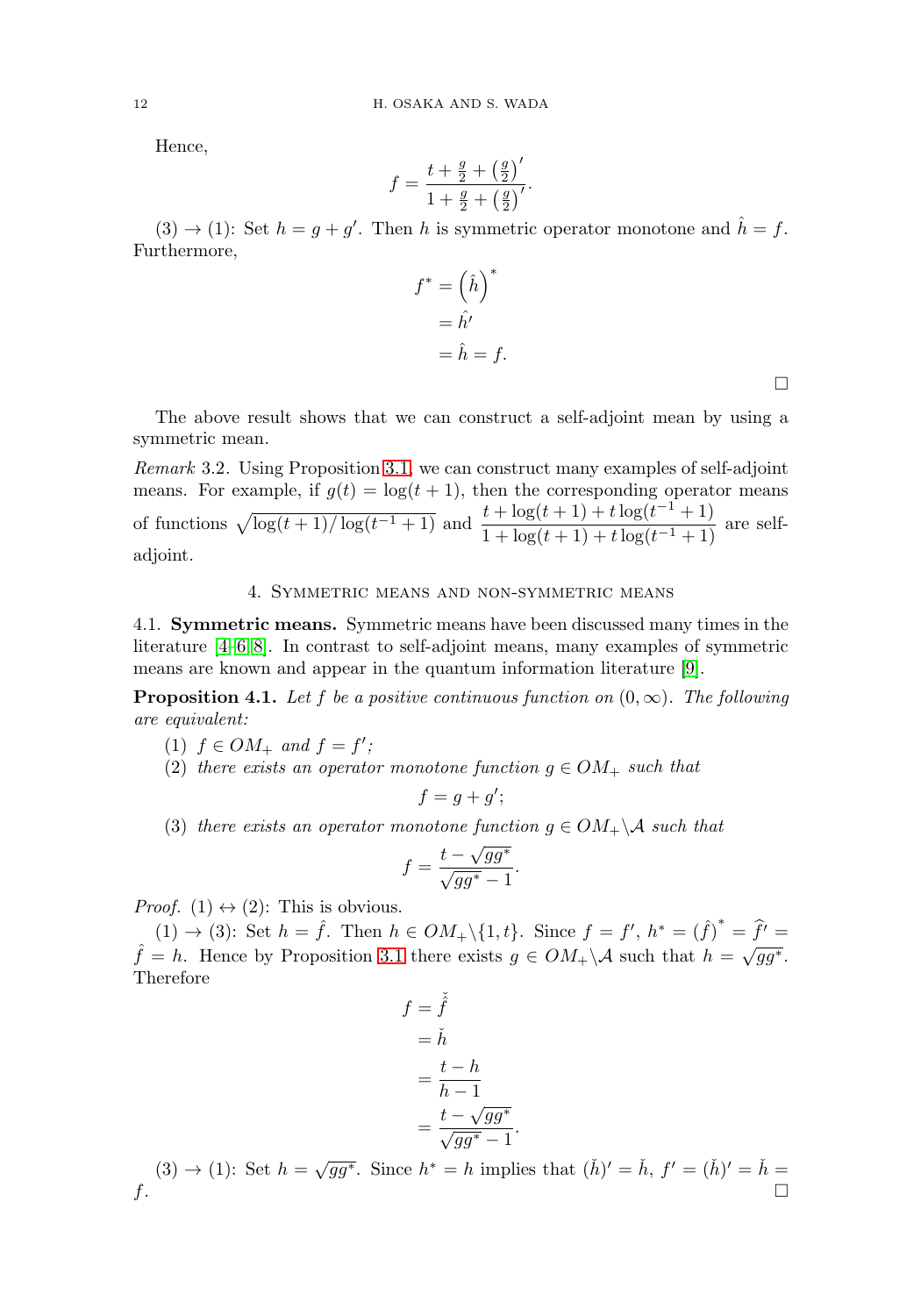**Proposition 4.2.** Let f be a positive continuous function on  $(0, \infty)$ . The following are equivalent:

- (1)  $f \in OM^1_+\backslash \{1, t\}$  and  $f = f'$ ,
- (2) there exists an operator monotone function  $q \in OM_+$  such that

$$
f = \frac{t + \sqrt{gg^*}}{1 + \sqrt{gg^*}}.
$$

Proof. This follows from the same argument as for Proposition [3.1](#page-2-0) using the formula  $(\hat{h})' = \widehat{h^*}$  for  $h \in OM_+$ .

4.2. **Non-symmetric means between** ! **and** ∇**.** It is well known that a symmetric operator mean must be between ! and ∇. To show that the converse is not true, we present an algorithm for constructing a non-symmetric mean  $\sigma$  such that  $!\leq \sigma \leq \nabla.$ 

<span id="page-4-1"></span>**Lemma 4.3.** Let f be a positive operator monotone function on  $(0, \infty)$  with  $f(1) =$ 1. The following are equivalent:

- (1)  $\sigma_{\hat{f}}$  is non-symmetric mean;
- $(2)$  f is non-self-adjoint.

*Proof.* (2)  $\rightarrow$  (1): Since  $(\widehat{f})$  $\hat{f} = \hat{f}^*$ , if f is non-self-adjoint operator monotone and  $f(1) = 1, \hat{f}$  is non-symmetric; that is,  $\sigma_{\hat{f}}$  is non-symmetric.

 $(1) \to (2)$ : If  $\sigma_{\hat{f}}$  is a non-symmetric mean, then  $\hat{f} \neq (\hat{f})' = \hat{f}^*$ , which implies  $f \neq f^*$ .

<span id="page-4-0"></span>**Lemma 4.4.** If a symmetric operator mean  $\sigma$  is self-adjoint, then  $\sigma = \sharp$ .

*Proof.* Let f be an operator monotone function corresponding to  $\sigma$ . Then

$$
f(t) = tf(\frac{1}{t}) = \frac{1}{f(\frac{1}{t})}.
$$

Hence,  $f(t) = \sqrt{t}$ , and  $\sigma = \pm$ .

Remark 4.5. From Lemma [4.4,](#page-4-0) we know that all the following operator means are non-self-adjoint: arithmetic mean, logarithmic mean, harmonic mean, Heinz mean, and Lehmer mean [\[8\]](#page-8-6).

Hence, we have the following result.

<span id="page-4-2"></span>**Proposition 4.6.**

$$
\{f \mid f: \text{ non-symmetric, } f_1 \le f \le f_{\nabla}\}
$$
\n
$$
= \left\{\hat{f} \mid f: \text{ non-self-adjoint, } f(1)=1\right\}
$$
\n
$$
= \left\{\hat{f} \mid f: \text{ non-symmetric}\right\}
$$
\n
$$
\supset \left\{\hat{f} \mid f: \text{ symmetric, } f(1)=1\right\} \setminus \{f_{\sharp}\}.
$$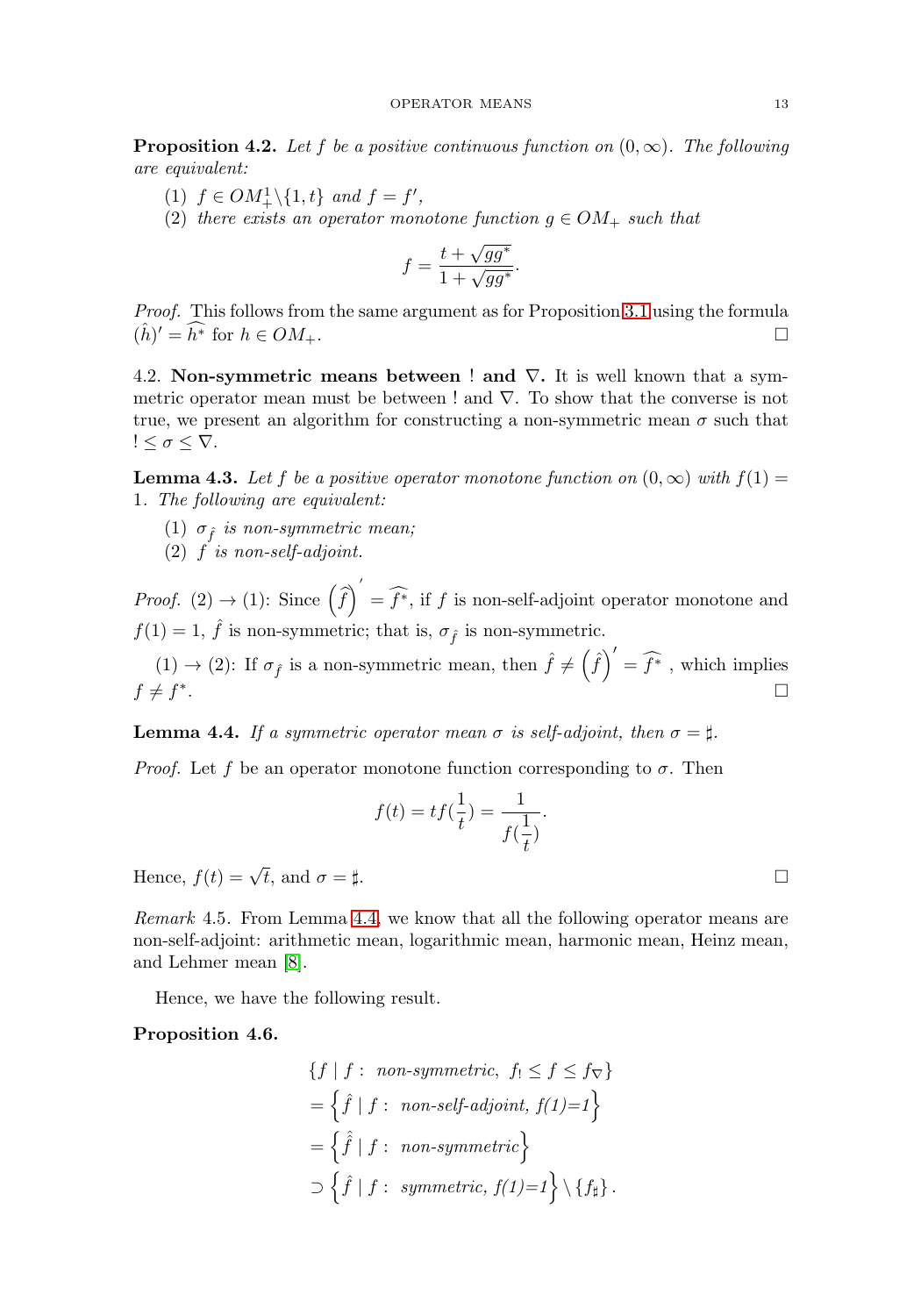Proof. The first equality is clear from Lemma [4.3.](#page-4-1)

It follows from  $\hat{\hat{f}}' = (\hat{f})'$  and Proposition [2.2](#page-1-0) (2) that

$$
\{f \mid f: \text{ non-symmetric}, f_! \leq f \leq f_{\nabla}\} = \left\{\hat{f} \mid f: \text{ non-symmetric}\right\}.
$$

Thus, we have the second equality.

From Lemma [4.4,](#page-4-0) we have

$$
\{\hat{f} \mid f \neq f^*, f(1) = 1\} \supset \{\hat{f} \mid f = f', f(1) = 1\} \setminus \{f_{\sharp}\},
$$

which means the last inclusion holds.  $\Box$ 

Remark 4.7. From Proposition [4.6,](#page-4-2) a non-self-adjoint positive operator monotone function f with  $f(1) = 1$  gives a non-symmetric operator mean  $\sigma_{\hat{f}}$  such that  $\ell \leq \sigma_{\hat{f}} \leq \nabla$ . For example, let  $p \in [-1, \frac{1}{2}) \cup (\frac{1}{2}, 2]$  and ALG<sub>p</sub> be the function corresponding to the power difference mean defined by

$$
ALG_p(t) = \begin{cases} \frac{p-1}{p} \frac{1-t^p}{1-t^{p-1}} & t \neq 1, \\ 1 & t = 1. \end{cases}
$$

Then ALG<sub>p</sub> is symmetric and non-self-adjoint by Lemma [4.4.](#page-4-0) Hence,  $\sigma_{\widehat{\text{ALG}}_p}$  is non-symmetric. Moreover, the Petz-Hasegawa function  $f_p$  which is defined by

$$
f_p(t) = p(p-1)\frac{(t-1)^2}{(t^p - 1)(t^{1-p} - 1)}
$$

is non-self-adjoint. Hence,  $\sigma_{\widehat{f_p}}$  is a non-symmetric operator mean between ! and  $\nabla$ .

Later, in Section 5, we shall give an algorithm for constructing non-symmetric operator means between ! and  $\nabla$  (see Lemmas [5.1](#page-7-0) and [5.2\)](#page-7-1).

4.3. **Non-symmetric means between symmetric means.** In this section, we show the existence of non-symmetric operator means between any pair of symmetric means.

<span id="page-5-0"></span>**Theorem 4.8.** Let  $\sigma_1, \sigma_2$  be symmetric operator means. If  $\sigma_1 \leq \sigma_2$  and  $\sigma_1 \neq \sigma_2$ , then there exists a non-symmetric operator mean  $\sigma$  such that  $\sigma_1 \leq \sigma \leq \sigma_2$ .

To prove the above theorem, we need the following lemma.

<span id="page-5-1"></span>**Lemma 4.9.** Let  $h_1$  and  $h_2$  be self-adjoint positive operator monotone functions on  $(0, \infty)$  with  $h_1 \neq h_2$  and  $h_1(1) = h_2(1) = 1$ . If  $h_1(t) \leq h_2(t)$  for all  $t < 1$  and  $h_1(t) \geq h_2(t)$  for all  $t > 1$ , then there exists a non-self-adjoint positive operator monotone function h such that

$$
h_1(t) \le h(t) \le h_2(t) \quad \text{for all } t < 1,
$$
\n
$$
h_1(t) \ge h(t) \ge h_2(t) \quad \text{for all } t > 1.
$$

*Proof.* Fix a non-self-adjoint mean g. If h is an operator monotone function corresponding to  $\sigma_{h_1}(\sigma_g)\sigma_{h_2}$  (see [\[6,](#page-8-0) (2.9)]), then h satisfies the above inequalities.

It follows from the assumption  $h_1 \neq h_2$  that there exists  $\delta > 0$  such that

$$
(1 - \delta, 1 + \delta) \subset \{h_1(t)h_2(t)^{-1} \mid t \in (0, \infty)\},\
$$

and

$$
g(t) \neq g^*(t) \text{ on } (1 - \delta, 1 + \delta) \setminus \{1\}.
$$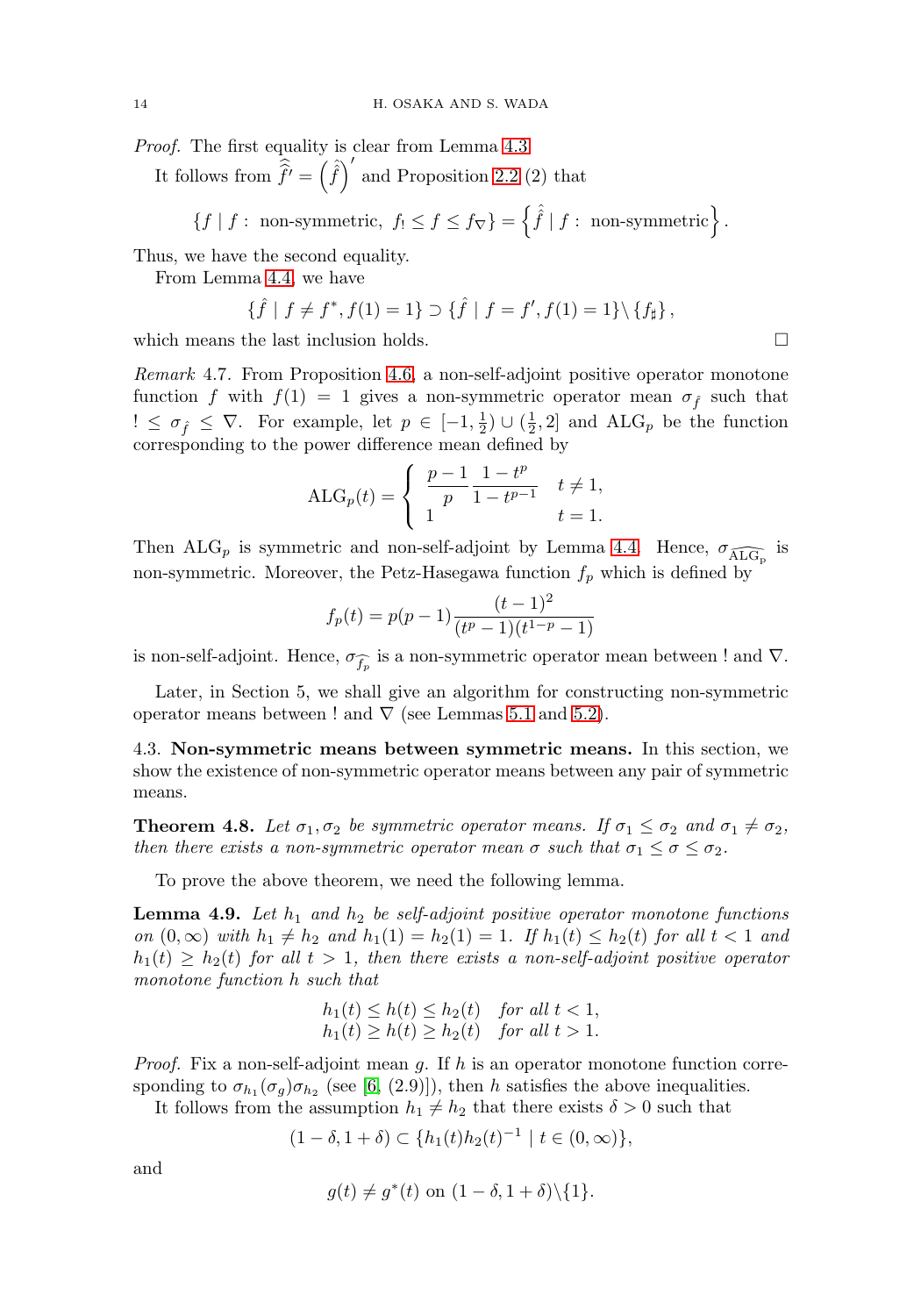So there exists  $t_0 \in (0, \infty) \setminus \{1\}$  such that  $g(h_1(t_0)h_2(t_0)^{-1}) \neq g^*(h_1(t_0)h_2(t_0)^{-1})$ . Thus,

$$
h\left(\frac{1}{t_0}\right) = h_1\left(\frac{1}{t_0}\right)g\left(\frac{h_2\left(\frac{1}{t_0}\right)}{h_1\left(\frac{1}{t_0}\right)}\right)
$$
  

$$
= \frac{1}{h_1(t_0)}g\left(\frac{h_1(t_0)}{h_2(t_0)}\right)
$$
  

$$
\neq \frac{1}{h_1(t_0)}g^*\left(\frac{h_1(t_0)}{h_2(t_0)}\right)
$$
  

$$
= \frac{1}{h_1(t_0)}\frac{1}{g\left(\frac{h_2(t_0)}{h_1(t_0)}\right)}
$$
  

$$
= \frac{1}{h(t_0)},
$$

which implies  $h \neq h^*$ .

*Proof of Theorem* [4.8](#page-5-0). Let  $f_1, f_2$  be positive operator monotone functions which correspond to  $\sigma_1, \sigma_2$ , respectively. If we define  $h_1 := f_1, h_2 := f_2$ , then  $h_1, h_2$ satisfy the conditions appearing in Lemma [4.9.](#page-5-1) Thus, there exists a non-self-adjoint positive operator monotone function  $h$  such that

$$
h_1(t) \le h(t) \le h_2(t) \quad \text{ for all } t < 1
$$

and

$$
h_1(t) \ge h(t) \ge h_2(t) \quad \text{ for all } t > 1.
$$

By a simple calculation, we have

$$
f_1 = \widehat{h_1} \le \widehat{h} \le \widehat{h_2} = f_2
$$

and

$$
\hat{h} \neq (\widehat{h^*}) = (\hat{h})',
$$

which means that  $\sigma_{\hat{h}}$  is a desired mean.  $\Box$ 

If we define  $g(t) := \frac{1+t}{2}$  in the proof of Lemma [4.9,](#page-5-1) the function h which is an operator monotone function corresponding to  $\sigma_{\tilde{f}_1}(\sigma_g)\sigma_{\tilde{f}_2}$  can be written as

$$
h = \left(\frac{\check{f}_1 + \check{f}_2}{2}\right).
$$

**Corollary 4.10.** Let  $f_1$ ,  $f_2$  be symmetric positive operator monotone functions on  $(0, \infty)$  with  $f_1(1) = f_2(1) = 1$ . If  $f_1 \le f_2$  and  $f_1 \ne f_2$ , then

$$
\left(\frac{\check{f}_1 + \check{f}_2}{2}\right) = \frac{2t(1 - f_1)(1 - f_2) + (f_1 - t)(1 - f_2) + (f_2 - t)(1 - f_1)}{2(1 - f_1)(1 - f_2) + (f_1 - t)(1 - f_2) + (f_2 - t)(1 - f_1)}
$$

is a non-symmetric positive operator monotone function between  $f_1$  and  $f_2$ .

**Example 4.11.** (1) Since  $f_1 = \hat{t}$  and  $f_{\nabla} = \hat{1}$ ,  $\frac{t+1}{2} = \frac{3t+1}{t+3}$  is a non-symmetric positive operator monotone function between  $f_!$  and  $f_{\nabla}$ .  $\hat{a}$  and

(2) Since  $f_{\sharp} = \hat{f}_{\sharp}$  and  $f_{\nabla} = \hat{1}, \frac{\sqrt{t+1}}{2} = \frac{2t + \sqrt{t+1}}{\sqrt{t+3}}$  is a non-symmetric positive operator monotone function between  $f_{\sharp}$  and  $f_{\nabla}$ .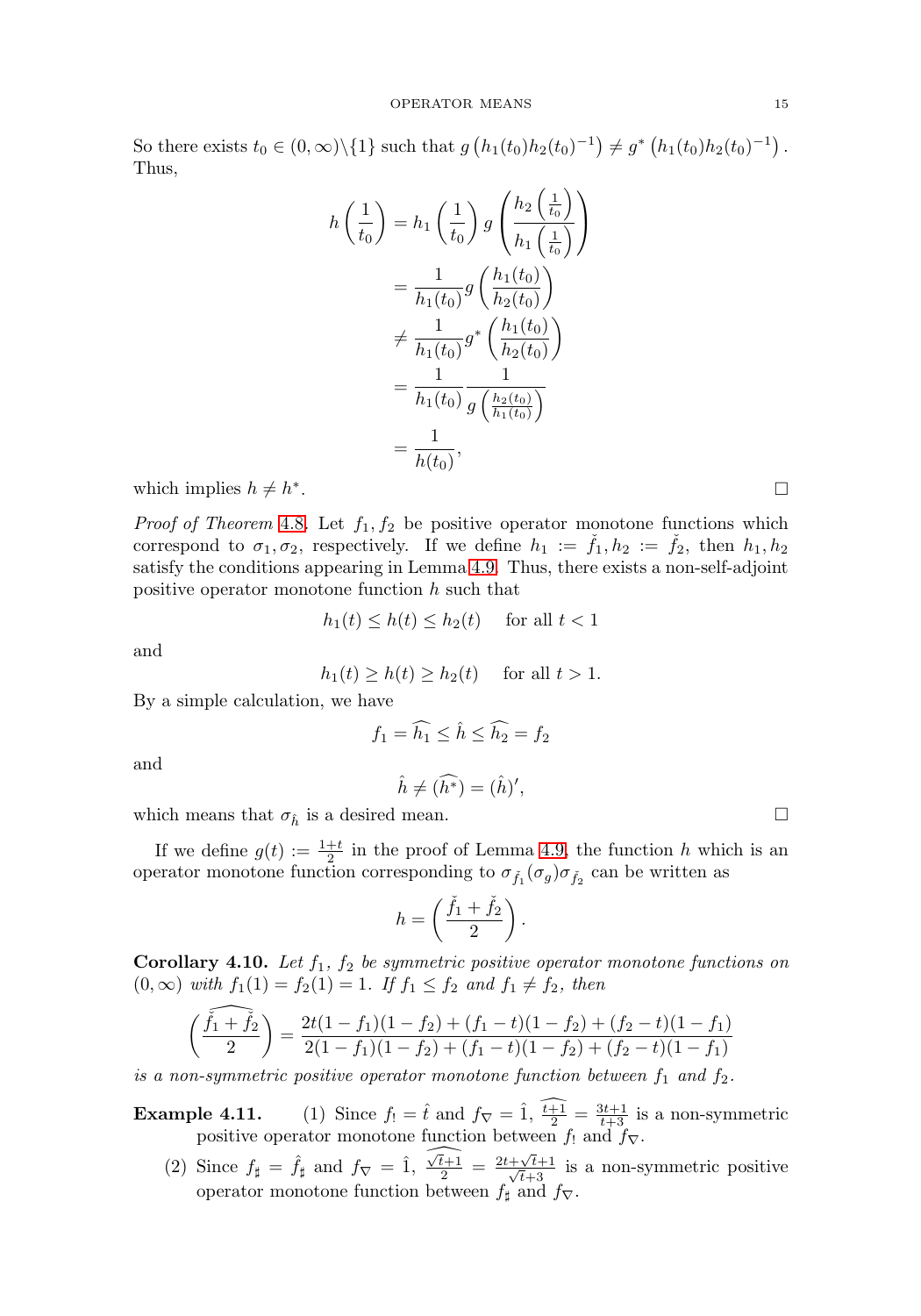#### 5. Application

It is well known that a symmetric operator mean exists between ! and  $\nabla$ . To construct non-symmetric means between ! and  $\nabla$ , we introduced the Barbour transform in Section 2 to characterize self-adjoint means and symmetric means.

Therefore, we can systematically construct non-symmetric operator means between ! and ∇.

<span id="page-7-0"></span>**Lemma 5.1.** Let  $f:(0,\infty) \to (0,\infty)$  be a continuous function. The following are equivalent:

- (1)  $f \in OM_+$  and  $f \ge f_\nabla$ , that is,  $f(t) \ge \frac{1+t}{2}$  for  $t \in (0,\infty)$ ;
- (2) there exists an operator monotone function  $g \in OM_+ \cup \{0\}$  and non-negative real numbers  $a, b \geq \frac{1}{2}$  such that  $\lim_{t \to 0} g(t) = 0$ ,  $\lim_{t \to \infty} \frac{g(t)}{t} = 0$ , and  $f(t) = a + bt + a(t)$   $(t \in (0, \infty))$ .

*Proof.* The implication from  $(1)$  to  $(2)$ : From Löwner's Theorem (for example, see [\[2,](#page-8-7) Exercise V.4.9]), there exists a positive Radon measure  $\rho$  on  $[0,\infty]$  such that

$$
f(t) = a + bt + \int_0^\infty \frac{t(1+\lambda)}{t+\lambda} d\rho(\lambda).
$$

We have then

$$
a = \lim_{t \to 0} f(0) \ge f_{\nabla}(0) = \frac{1}{2},
$$
  

$$
b = \lim_{t \to \infty} \frac{f(t)}{t} \ge \lim_{t \to \infty} \frac{f_{\nabla}(t)}{t} = \frac{1}{2}.
$$

Define a function g on  $(0, \infty)$  by  $g(t) = \int_0^\infty$  $\frac{t(1+\lambda)}{t+\lambda}d\rho(\lambda)$ . Then we have  $g \in OM_+$ ,  $\lim_{t\to 0} g(t) = 0$ , and  $\lim_{t\to \infty} \frac{g(t)}{t} = 0$ .

The implication from (2) to (1) is obvious.  $\Box$ 

<span id="page-7-1"></span>**Lemma 5.2.** Let  $f : (0, \infty) \to (0, \infty)$  be a continuous function. The following are equivalent:

- (1)  $f \in OM_+$  and  $f \le f_!$ , that is,  $f(t) \le \frac{2t}{1+t}$   $(t \in (0,\infty))$ ;
- (2) there exists an operator monotone function  $g \in OM_+ \cup \{0\}$  and non-negative real numbers  $a, b \geq \frac{1}{2}$  such that  $\lim_{t \to 0} g(t) = 0$ ,  $\lim_{t \to \infty} \frac{g(t)}{t} = 0$ , and

$$
f(t) = \frac{t}{a + bt + g(t)} \ (t \in (0, \infty)).
$$

*Proof.* The lemma follows from the observation that  $f \leq f_1$  if and only if  $\frac{t}{f} \geq$  $f_{\nabla}$ .

Remark 5.3. The followings should be well known:

- (1) If  $f \in OM_+^1$  and  $f \leq f_!$ , then  $f = f_!$ .
- (2) If  $f \in OM_+^1$  and  $f \ge f_\nabla$ , then  $f = f_\nabla$ .

**Proposition 5.4.** Suppose that  $f \in OM_+$  and  $f \leq f_1$ . Then  $f_1 \leq \hat{f} \leq f_{\nabla}$  and  $\hat{f}$  is not symmetric.

*Proof.* We first consider the case  $f(1) < 1$ . Suppose that  $\hat{f}$  is symmetric. Then  $(\hat{f})' = (\hat{f}^*) = (\hat{f})$ . Since  $\hat{ }$  is injective,  $f^* = f$ ; that is, f is self-adjoint. This is